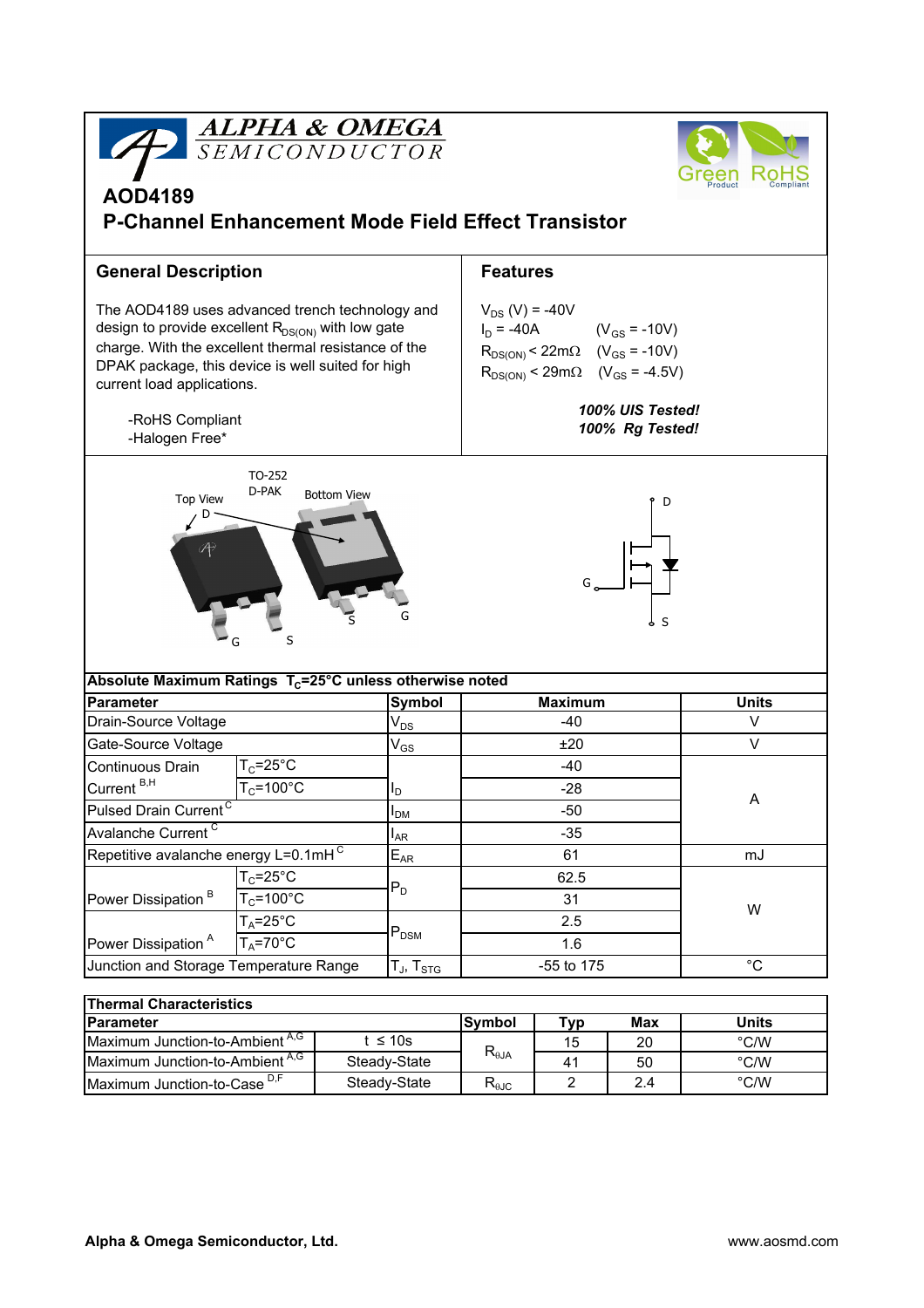| <b>Symbol</b>               | <b>Parameter</b>                      | <b>Conditions</b>                                                                            |                    | Min    | <b>Typ</b> | <b>Max</b>   | <b>Units</b> |  |  |  |  |
|-----------------------------|---------------------------------------|----------------------------------------------------------------------------------------------|--------------------|--------|------------|--------------|--------------|--|--|--|--|
| <b>STATIC PARAMETERS</b>    |                                       |                                                                                              |                    |        |            |              |              |  |  |  |  |
| <b>BV</b> <sub>DSS</sub>    | Drain-Source Breakdown Voltage        | $I_D = -250 \mu A$ , $V_{GS} = 0V$                                                           |                    | $-40$  |            |              | $\vee$       |  |  |  |  |
| $I_{DSS}$                   | Zero Gate Voltage Drain Current       | $V_{DS}$ =-40V, $V_{GS}$ =0V                                                                 | $T_{\rm J}$ =55°C  |        |            | $-1$<br>$-5$ | μA           |  |  |  |  |
| $\mathsf{I}_{\mathsf{GSS}}$ | Gate-Body leakage current             | $V_{DS}$ =0V, $V_{GS}$ = ±20V                                                                |                    |        |            | ±100         | nA           |  |  |  |  |
| $V_{GS(th)}$                | Gate Threshold Voltage                | $V_{DS} = V_{GS} I_D = -250 \mu A$                                                           |                    | $-1.7$ | $-1.9$     | $-3$         | $\vee$       |  |  |  |  |
| $I_{D(ON)}$                 | On state drain current                | $V_{GS}$ =-10V, $V_{DS}$ =-5V                                                                |                    | $-50$  |            |              | A            |  |  |  |  |
| $R_{DS(ON)}$                | Static Drain-Source On-Resistance     | $V_{GS}$ =-10V, $I_D$ =-12A                                                                  |                    |        | 18         | 22           |              |  |  |  |  |
|                             |                                       |                                                                                              | $T_{\rm J}$ =125°C |        | 27         | 33           | $m\Omega$    |  |  |  |  |
|                             |                                       | $V_{GS} = -4.5V, I_D = -8A$                                                                  |                    |        | 23         | 29           |              |  |  |  |  |
| $g_{FS}$                    | <b>Forward Transconductance</b>       | $V_{DS}$ =-5V, I <sub>D</sub> =-12A                                                          |                    |        | 35         |              | S            |  |  |  |  |
| $V_{SD}$                    | Diode Forward Voltage                 | $I_S$ =-1A, $V_{GS}$ =0V                                                                     |                    |        | $-0.74$    | $-1$         | V            |  |  |  |  |
| ls                          | Maximum Body-Diode Continuous Current |                                                                                              |                    |        |            | $-20$        | A            |  |  |  |  |
|                             | <b>DYNAMIC PARAMETERS</b>             |                                                                                              |                    |        |            |              |              |  |  |  |  |
| $C_{\text{iss}}$            | Input Capacitance                     | $V_{GS}$ =0V, $V_{DS}$ =-20V, f=1MHz                                                         |                    |        | 1870       |              | pF           |  |  |  |  |
| $\mathsf{C}_{\mathrm{oss}}$ | Output Capacitance                    |                                                                                              |                    |        | 185        |              | pF           |  |  |  |  |
| $\mathsf{C}_{\mathsf{rss}}$ | Reverse Transfer Capacitance          |                                                                                              |                    |        | 155        |              | pF           |  |  |  |  |
| $R_{q}$                     | Gate resistance                       | $V_{GS}$ =0V, $V_{DS}$ =0V, f=1MHz                                                           |                    | 2.5    | 4.5        | 6.5          | Ω            |  |  |  |  |
| <b>SWITCHING PARAMETERS</b> |                                       |                                                                                              |                    |        |            |              |              |  |  |  |  |
| $Q_q(-10V)$                 | Total Gate Charge                     | $V_{GS}$ =-10V, $V_{DS}$ =-20V,<br>$ID=-12A$                                                 |                    |        | 31.4       | 41           | nC           |  |  |  |  |
|                             | $Q_g$ (-4.5V) Total Gate Charge       |                                                                                              |                    |        | 7.9        | 10           |              |  |  |  |  |
| $\mathsf{Q}_{\mathsf{gs}}$  | Gate Source Charge                    |                                                                                              |                    |        | 7.6        |              | nC           |  |  |  |  |
| $Q_{gd}$                    | Gate Drain Charge                     |                                                                                              |                    |        | 6.2        |              | nC           |  |  |  |  |
| $t_{D(0n)}$                 | Turn-On DelayTime                     | $V_{GS}$ =-10V, $V_{DS}$ =-20V, R <sub>L</sub> =1.6 $\Omega$ ,<br>$R_{\text{GEN}} = 3\Omega$ |                    |        | 10         |              | ns           |  |  |  |  |
| $t_r$                       | Turn-On Rise Time                     |                                                                                              |                    |        | 18         |              | ns           |  |  |  |  |
| $t_{D(off)}$                | Turn-Off DelayTime                    |                                                                                              |                    |        | 38         |              | ns           |  |  |  |  |
| $\mathfrak{t}_{\mathsf{f}}$ | Turn-Off Fall Time                    |                                                                                              |                    |        | 24         |              | ns           |  |  |  |  |
| $t_{rr}$                    | Body Diode Reverse Recovery Time      | $I_F$ =-12A, dl/dt=100A/ $\mu$ s                                                             |                    |        | 32         | 42           | ns           |  |  |  |  |
| $Q_{rr}$                    | Body Diode Reverse Recovery Charge    | $I_F$ =-12A, dl/dt=100A/ $\mu$ s                                                             |                    |        | 30         |              | nC           |  |  |  |  |

A: The value of R<sub>BJA</sub> is measured with the device in a still air environment with T<sub>A</sub>=25°C. The power dissipation P<sub>DSM</sub> and current rating I<sub>DSM</sub> are based on  $T_{J(MAX)}$ =150°C, using steady state junction-to-ambient thermal resistance.

B. The power dissipation  $P_D$  is based on  $T_{J(MAX)}$ =175°C, using junction-to-case thermal resistance, and is more useful in setting the upper dissipation limit for cases where additional heatsinking is used.

C: Repetitive rating, pulse width limited by junction temperature  $T_{J(MAX)}$ =175°C.

D. The  $R_{\theta, \text{IA}}$  is the sum of the thermal impedence from junction to case  $R_{\theta, \text{IC}}$  and case to ambient.

E. The static characteristics in Figures 1 to 6 are obtained using  $t \le 300 \mu s$  pulses, duty cycle 0.5% max.

F. These curves are based on the junction-to-case thermal impedence which is measured with the device mounted to a large heatsink, assuming a maximum junction temperature of  $T_{J(MAX)}$ =175°C. The SOA curve provides a single pulse rating.

G. These tests are performed with the device mounted on 1 in<sup>2</sup> FR-4 board with 2oz. Copper, in a still air environment with T<sub>A</sub>=25°C.

H. The maximum current rating is limited by bond-wires.

\*This device is guaranteed green after data code 8X11 (Sep 1 $\mathrm{^{ST}}$  2008).

Rev1: Oct 2008

COMPONENTS IN LIFE SUPPORT DEVICES OR SYSTEMS ARE NOT AUTHORIZED. AOS DOES NOT ASSUME ANY LIABILITY ARISING OUT OF SUCH APPLICATIONS OR USES OF ITS PRODUCTS. AOS RESERVES THE RIGHT TO IMPROVE PRODUCT DESIGN, FUNCTIONS AND RELIABILITY WITHOUT NOTICE.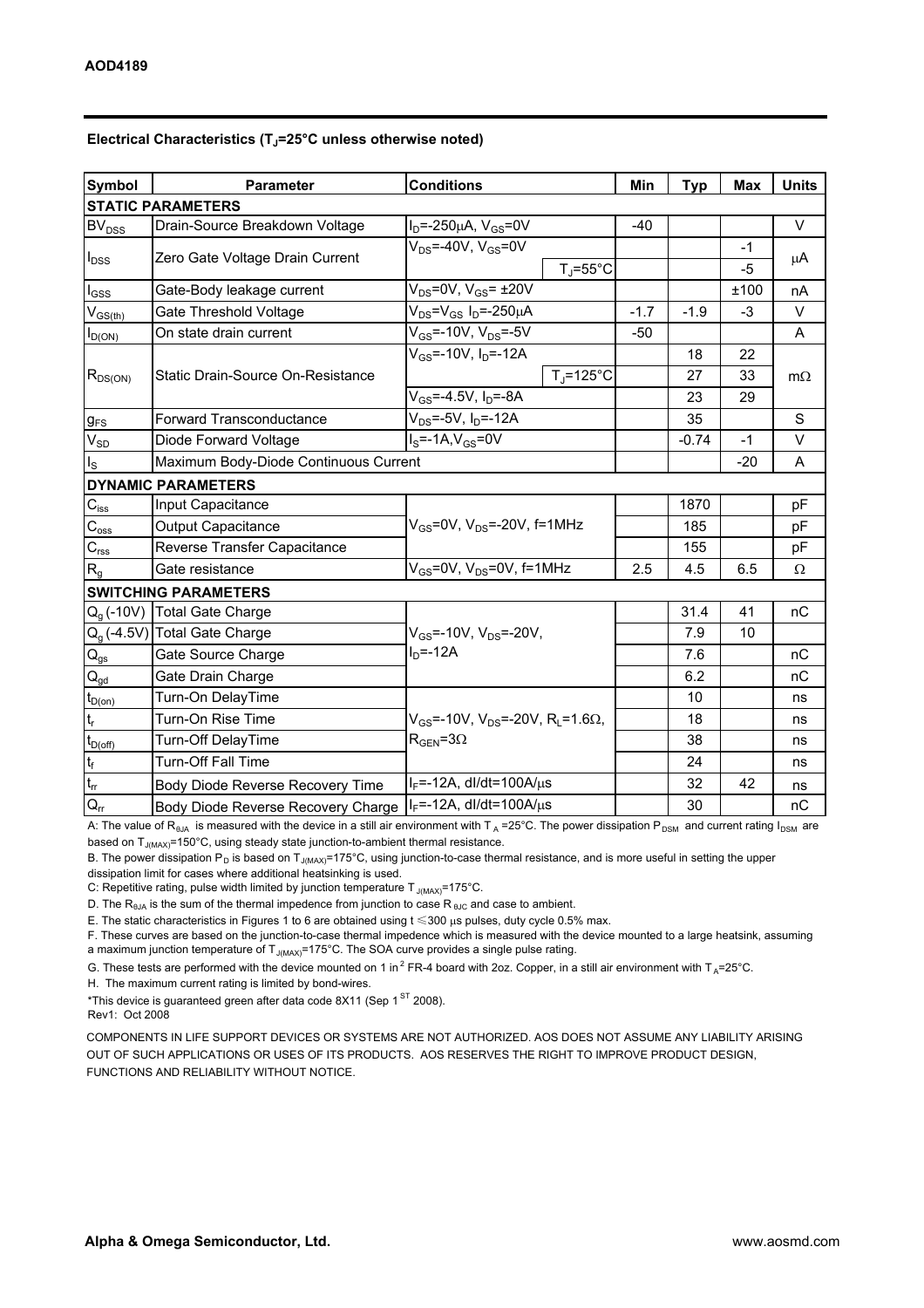

#### TYPICAL ELECTRICAL AND THERMAL CHARACTERISTICS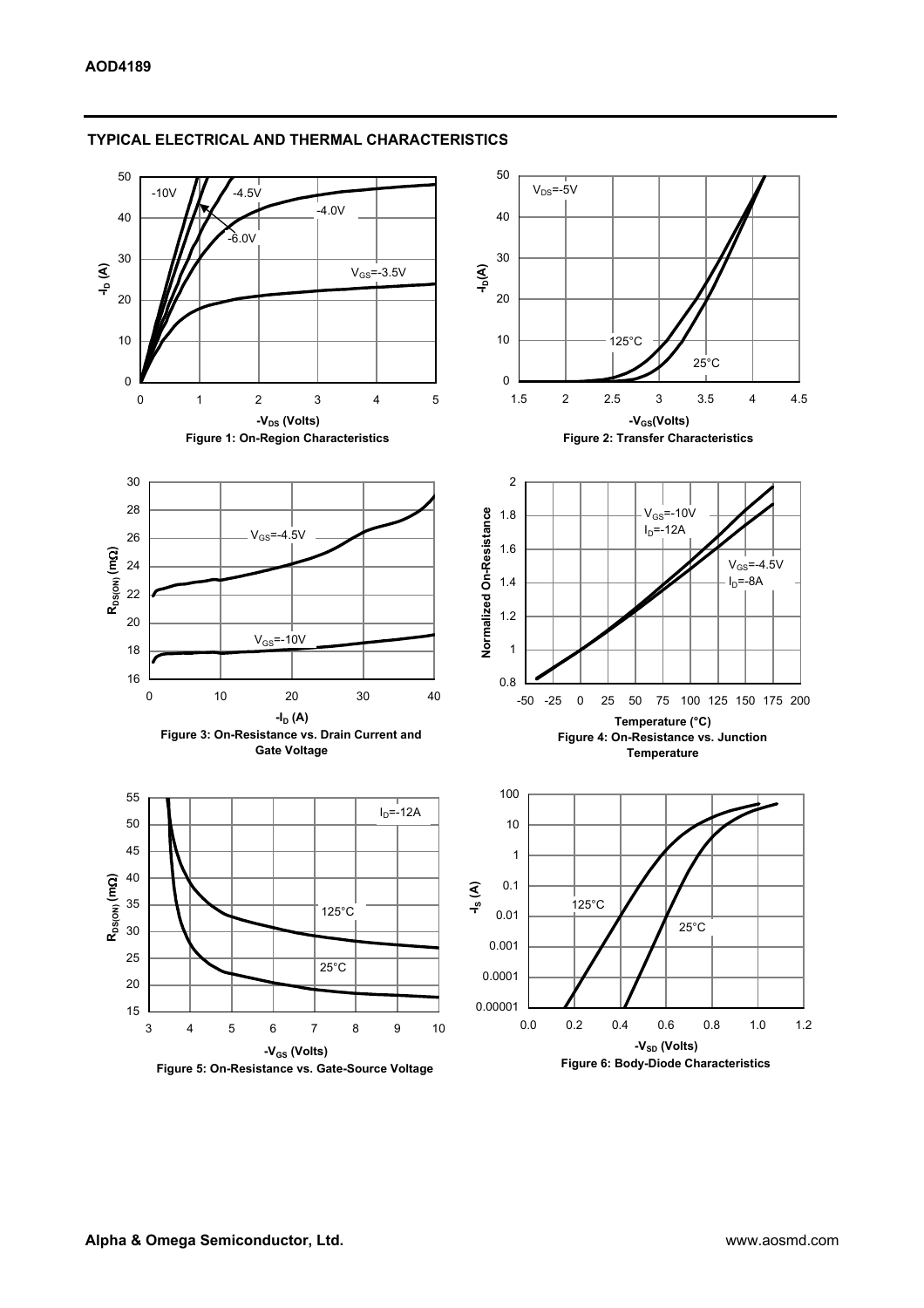

### TYPICAL ELECTRICAL AND THERMAL CHARACTERISTICS

Figure 11: Normalized Maximum Transient Thermal Impedance (Note F)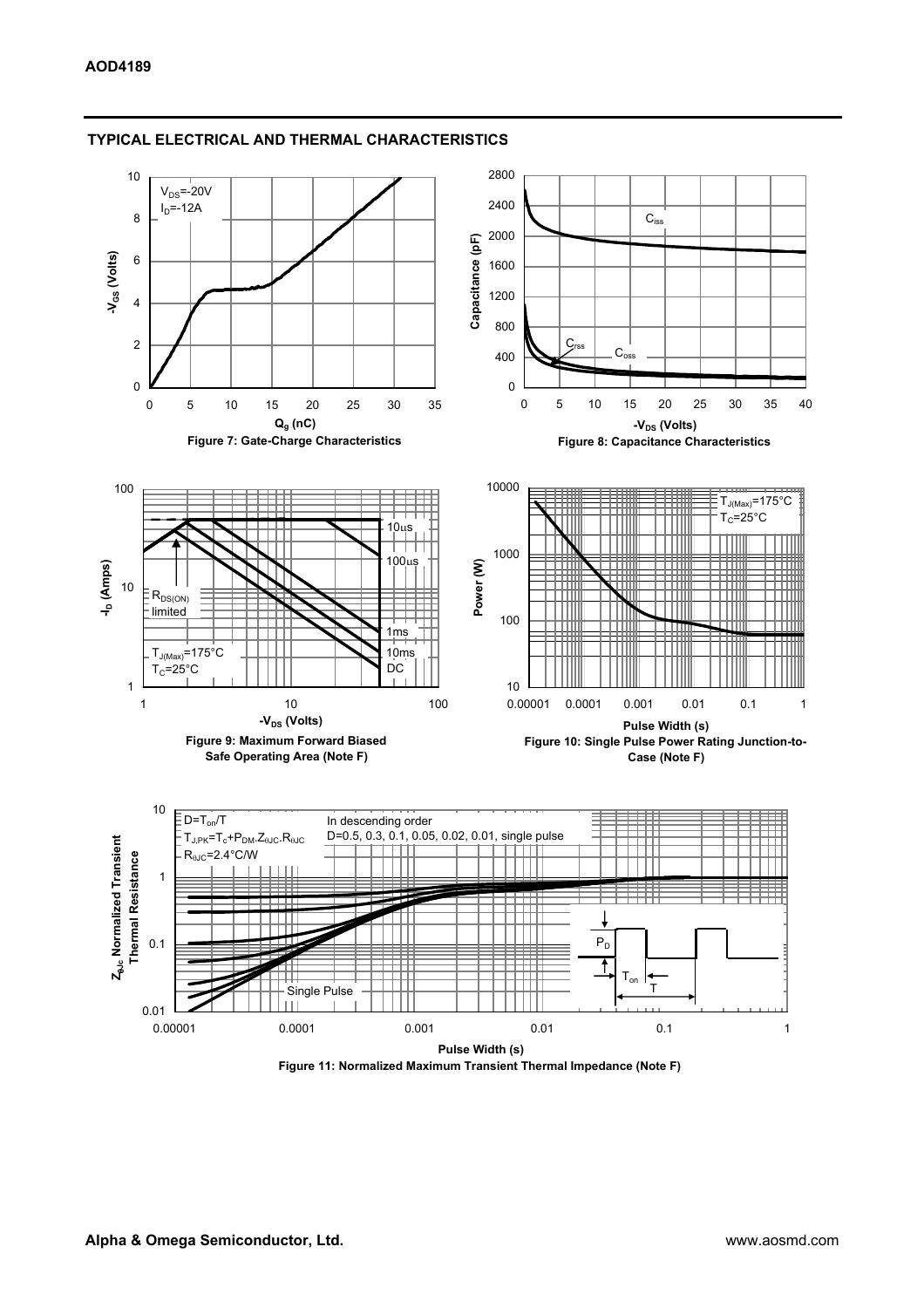

#### TYPICAL ELECTRICAL AND THERMAL CHARACTERISTICS

Figure 16: Normalized Maximum Transient Thermal Impedance (Note G)